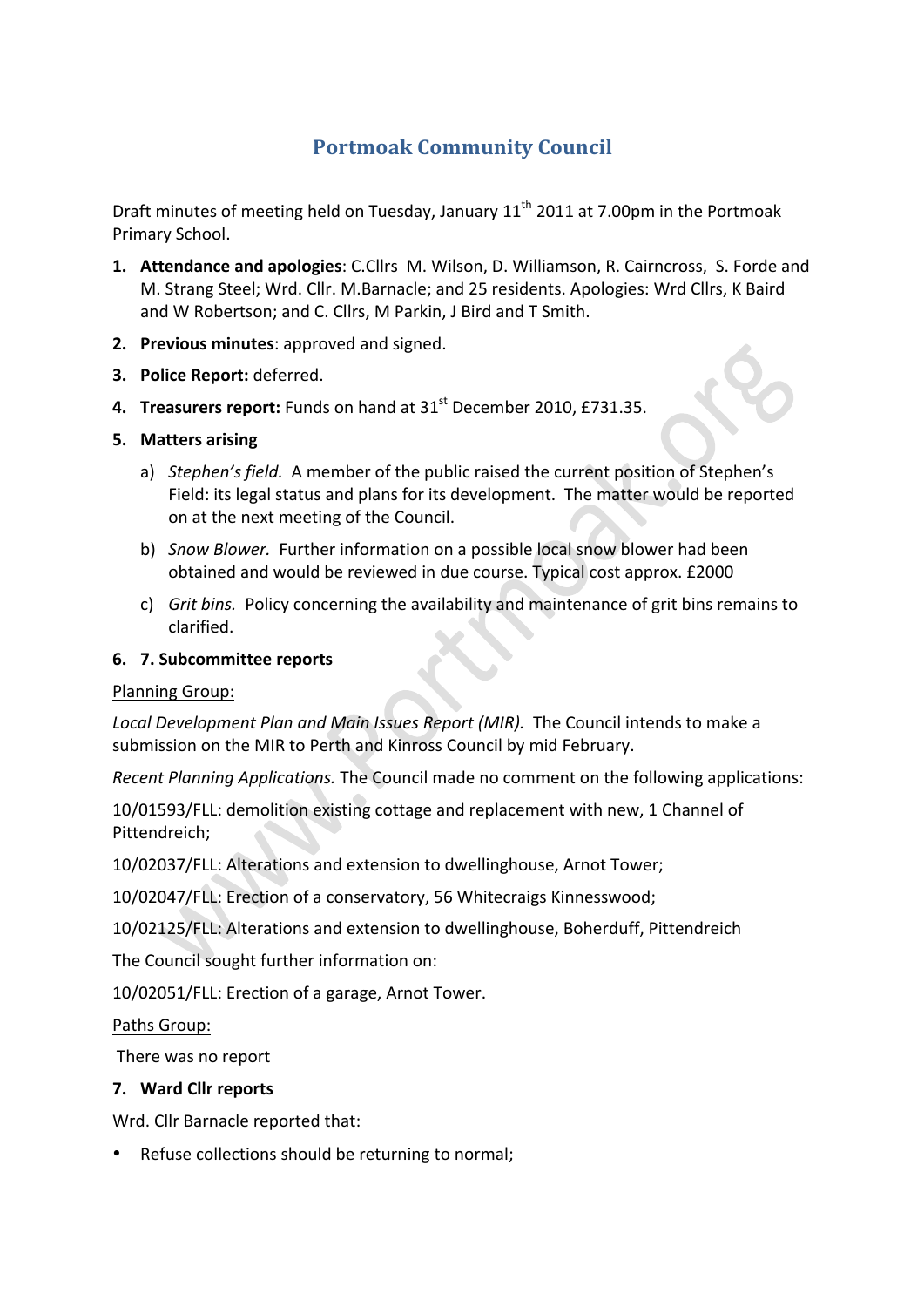- Snow clearance had gone well given the availability of resources. In discussion it was not always clear whether the policy on clearing priority roads first was always followed. School access roads could be forgotten. The Council should pursue this matter with PKC Roads!Department.
- The recent decision by the Reporter to refuse planning permission for a development at Wester Balgedie was coupled with PKC being made liable for expenses as they had been seen to act in an unreasonable manner. It was not that the Council's decisions were wrong but rather that the Council's representatives at the hearing failed to make the Council's case to the Reporter.

## **8. AOCB**

A member of the public from Kilmagadwood sought the support of the Council and the wider community in opposing a third application for development on the same site. Two previous applications together with appeals had been dismissed. The CC had objected to all three applications.

Presentation by McRae and McRae Ltd (Chartered surveyors, Estate Agents, Planners and valuers). The Council and the public heard a presentation of proposals to develop a site identified within the Main Issues Report at Wester Balgedie for some  $20 - 30$  houses. Amongst the points made were a potential planning gain if the junction at the Balgedie Toll was improved, improved drainage if the site were to be connected to the mains drainage at Scotlandwell and Kinnesswood and a possible gift of land for a community facility. In discussion, points made included that improvement to the junction could be handled in different ways and that there was little support for the particular option offered by McRae and McRae. There was uncertainty about the size and nature of the proposed houses and how the affordable housing obligation would be met and, given the current growth in Portmoak, whether the school could accommodate such an expansion. McRae and McRae gave an assurance that there was no intention to lay a planning application in advance of the new Local Development Plan.

## **11. Communications**

The following communications had been received following the December meeting.

- 10.1.11 P&KC information on Better Place to Live Fair, 2011
- 7.1.11 Scotlandwell Wash House letter of support
- 7.1.11 Association of Scottish Community Councils, Area representatives
- 7.1.11 E mail from McRae and McRae re presentation at CC meeting
- 7.1.11 Breadalbane Community Council planning applications at Community Campus
- 6.1.11 Loch Leven Community Campus Partnership meeting
- 5.1.11 E mail, Tayside Police Community Engagement
- 5.1.11 Public Art Project, Loch Leven Community Campus
- 26.12.10 Convention of Perth and Kinross community Councils, January 19th 2011
- 16.12.10 Extension of MIR consultation period